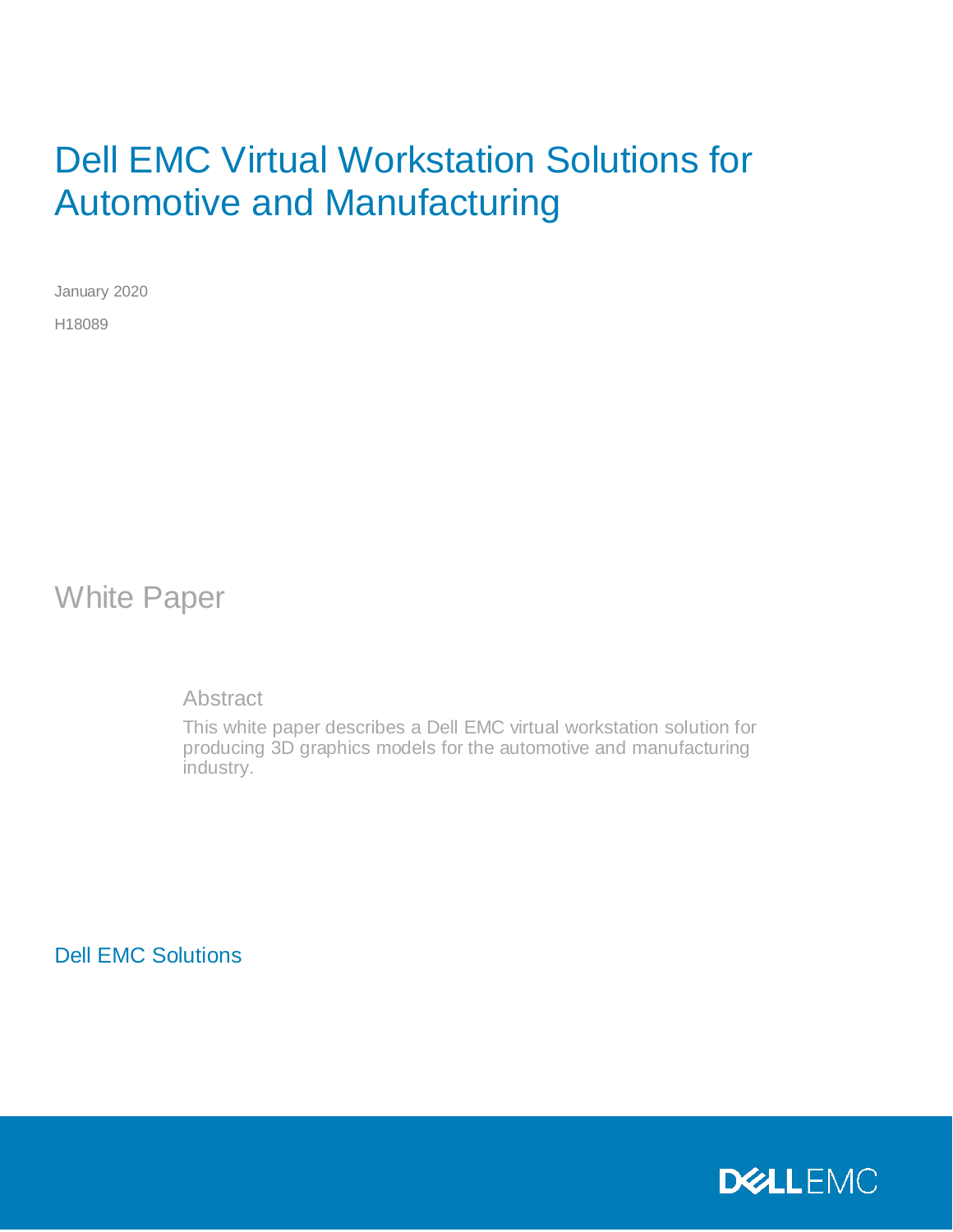#### Copyright

The information in this publication is provided as is. Dell Inc. makes no representations or warranties of any kind with respect to the information in this publication, and specifically disclaims implied warranties of merchantability or fitness for a particular purpose.

Use, copying, and distribution of any software described in this publication requires an applicable software license.

Copyright © 2020 Dell Inc. or its subsidiaries. All Rights Reserved. Dell Technologies, Dell, EMC, Dell EMC and other trademarks are trademarks of Dell Inc. or its subsidiaries. Intel, the Intel logo, the Intel Inside logo and Xeon are trademarks of Intel Corporation in the U.S. and/or other countries. Other trademarks may be trademarks of their respective owners. Published in the USA White Paper H18089.

Dell Inc. believes the information in this document is accurate as of its publication date. The information is subject to change without notice.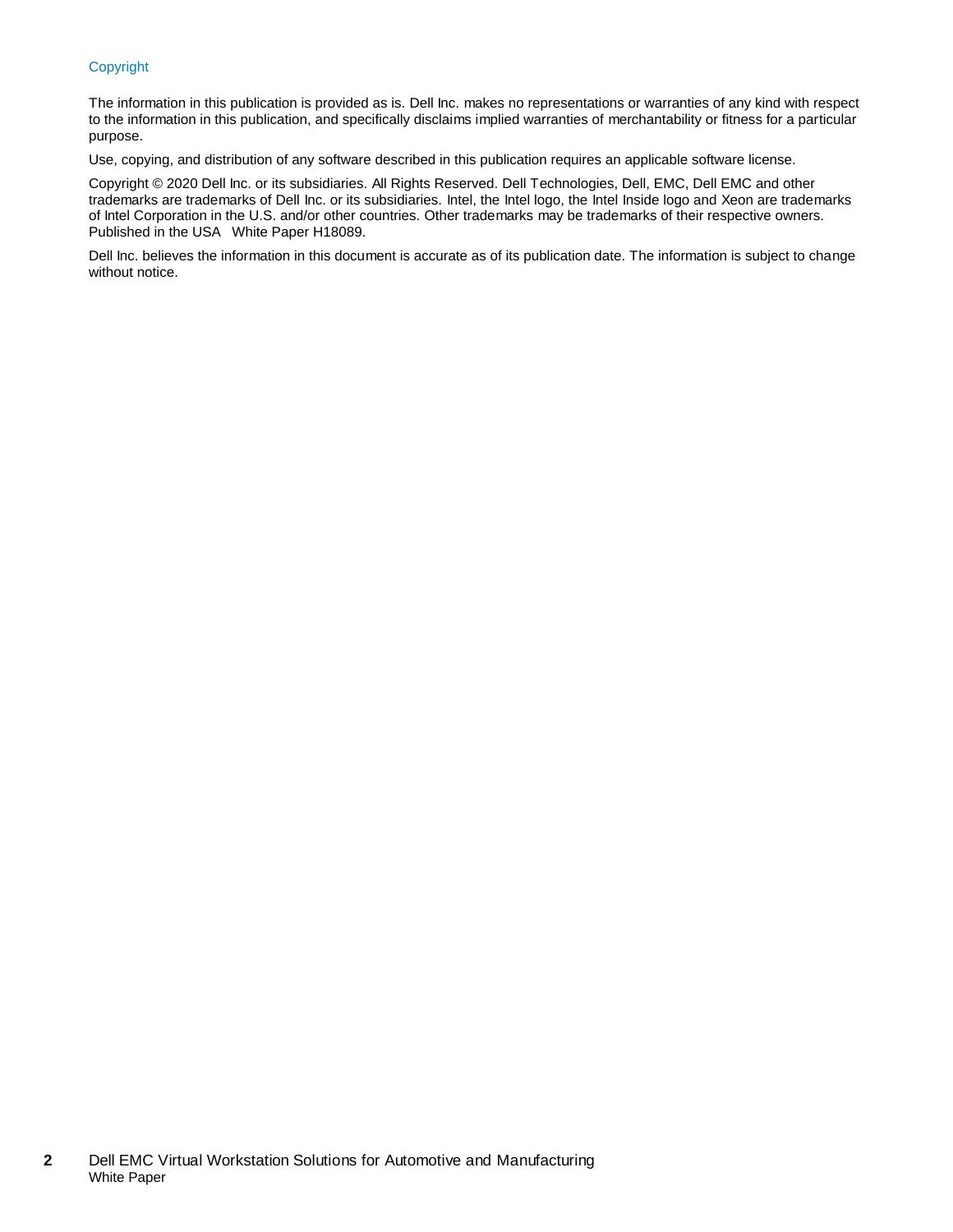## **Contents**

| Solution configuration for virtual workstations on PowerEdge Server and XtremIO X2 |  |
|------------------------------------------------------------------------------------|--|
| Configuration for VMware Horizon virtual workstations on Dell EMC hardware15       |  |
|                                                                                    |  |
|                                                                                    |  |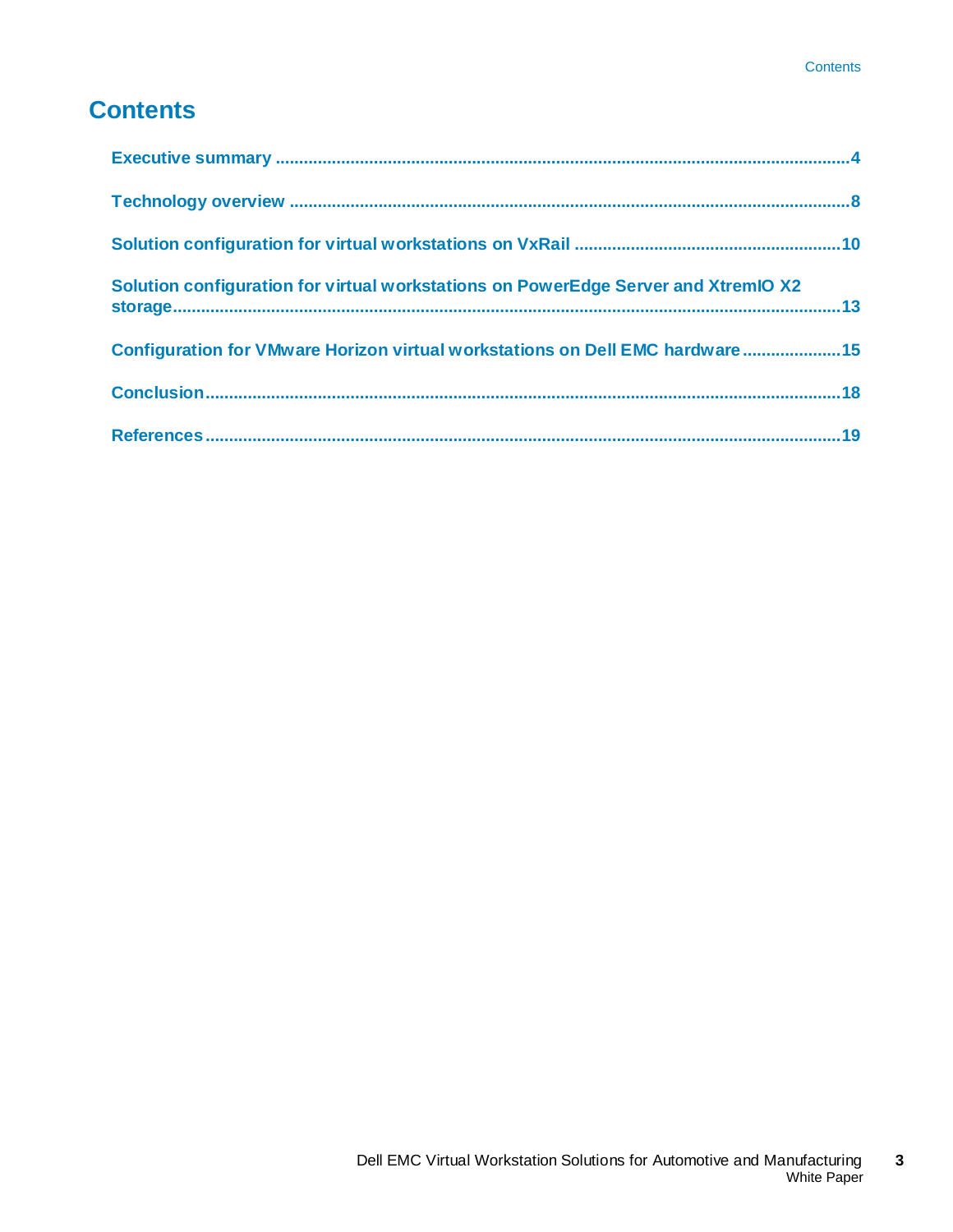### <span id="page-3-0"></span>**Executive summary**

#### **Business challenge**

Technical and creative professionals in the automotive and manufacturing industry use graphics applications that require an immersive visual platform. These professionals design, simulate, and visualize products while working on complex 3D modeling workflows. They therefore require a high-quality interactive graphics platform that is also collaborative, secure, and flexible. With the changing dynamics of the modern-day workforce, it has become challenging for IT teams to manage a professional graphics platform that is running on physical workstations.

Traditionally, designers and engineers in the automotive and manufacturing industry are tethered to high-end physical workstations. IT teams in these organizations find the deployment, upgrading, and maintenance of physical workstations difficult and timeconsuming. For example, in the automotive industry, each production model has a single version of the software for its entire life cycle. IT administrators need to ensure that the application versions for multiple production models are supported on workstations and are compatible with the underlying operating system and hardware. It is often challenging for IT to ensure interoperability among different components in a physical workstation with multiple application versions.

Also, the original equipment manufacturers (OEMs) in the automotive industry must collaborate with multiple suppliers. The designers and engineers in these organizations work on multiple design environments that are intended for different customers and partners. These environments host 3D graphics applications from vendors such as Dassault Systèmes, Siemens, and Autodesk. To avoid the cost of investing in additional workstations, IT teams must either deploy physical workstations for each environment or deploy multiboot workstations. Managing large numbers of physical or multiboot workstations during upgrade and patching activities is cumbersome.

Real-time collaboration among a globally dispersed team of employees, partners or customers presents a significant challenge for organizations in the automotive industry. These organizations use complex 3D modeling workflows that require large datasets. These datasets are typically stored in shared storage. For collaboration purposes, the datasets are often downloaded over a WAN network to physical workstations in a partner or customer organization. Copying the datasets back and forth over the WAN network delays the execution of projects and the time-to-market (TTM) of vehicle models.

The loss or breach of intellectual property (IP) is a major concern for automotive manufacturers. The 3D modeling files and other critical data are often transferred outside the corporate firewall to supplier organizations for collaboration purposes, creating a risk that the IP might be compromised and seen by competitors.

Lastly, for users, switching between multiple design environments is time-consuming and hampers productivity. Designers and engineers must either go to physical workstations hosting different modeling environments, or, in the case of multiboot workstations, reboot their systems to switch environments. Physical workstations limit a user's mobility. Also, a data security risk arises in the case of mobile workstations because the data might be transferred outside the corporate firewall.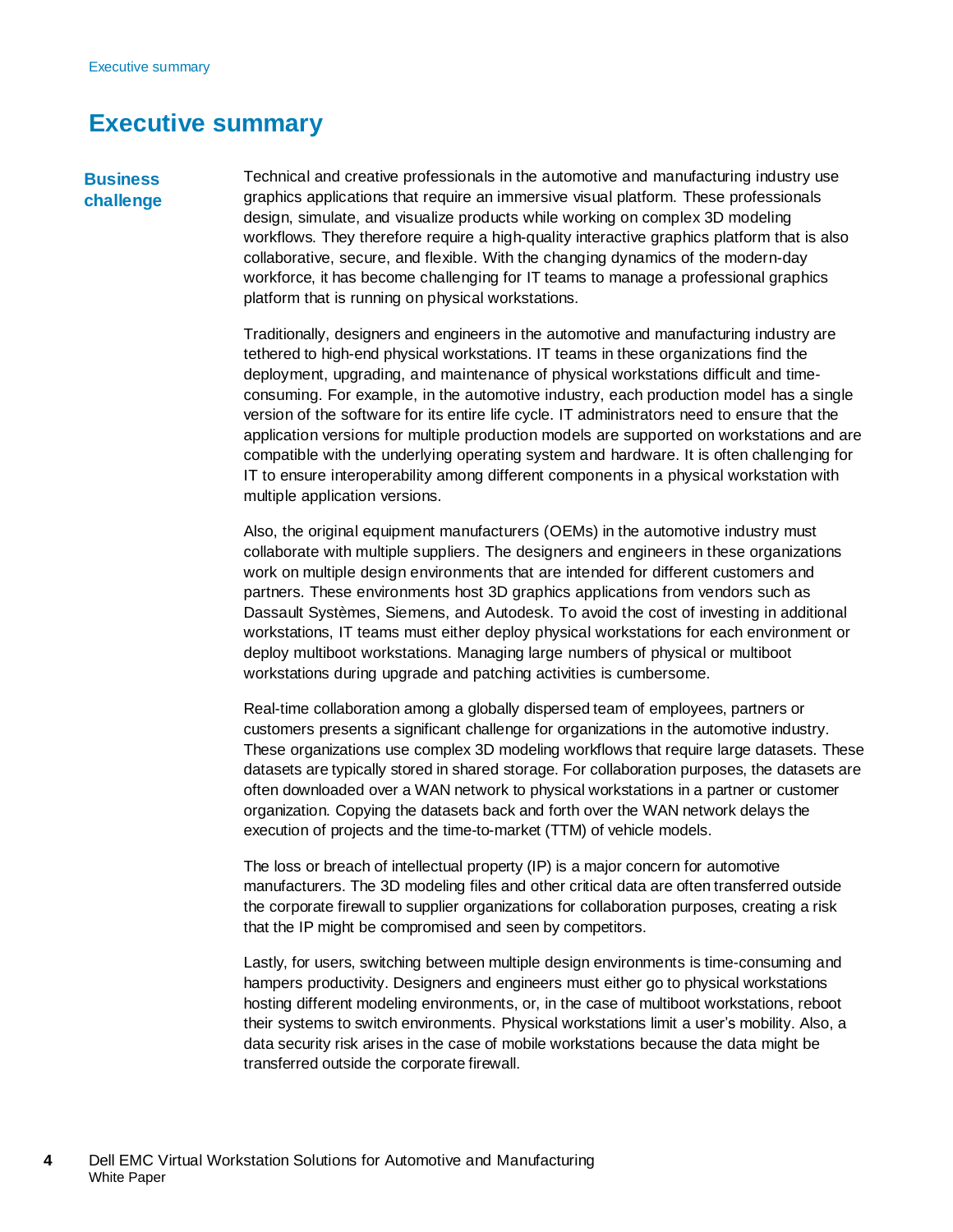In the automotive and manufacturing industry, a virtual desktop infrastructure (VDI) with virtual workstations presents an opportunity to overcome many of the challenges involved in IT management and maintenance, collaboration, security, and flexibility. Virtualization enables IT teams to deploy and present multiple virtual workstations to a user's endpoint device. The virtual workstations reside in a data center and IT can manage and maintain them centrally. Upgrading operating systems and applications and applying security patches is easier. Also, if an outage occurs, virtual workstations can be recovered more quickly than physical workstations.

Virtual workstations enable greater collaboration because large datasets can be copied quickly back and forth between virtual workstations and the shared repository in a LAN network. For collaboration outside the corporate firewall, only a stream of encrypted pixels is transferred over the WAN network, which reduces latency and increases an application's responsiveness. Employees who are on the premises can make changes to models and collaborate with other employees while on the move by using a mobile device.

Most importantly, with virtual workstations, automotive manufacturers can secure the organization's IP inside their corporate firewall. For example, they can share their concept models with suppliers through virtual workstations while the workstations remain centralized and secure in the data center. Only a stream of encrypted pixels showing the virtual workstations' display image is transferred to endpoint devices. It is no longer necessary to transfer the 3D modeling datasets to the shared drive of a physical workstation located in a supplier organization. Automotive manufacturers can therefore collaborate with multiple suppliers without fearing that their IP might be compromised by competitors.

Virtualization gives flexibility to designers and professionals working with multiple modeling environments. Using VDI, you can present multiple virtual workstations with different operating systems to a single endpoint device. Also, virtualization gives users the flexibility to switch back and forth easily among various modeling environments.

**Solution overview** Dell EMC Ready Solutions for VDI offer virtual workstation solutions that provide you with performance and experience levels that match those of physical workstations. The solution combines best-in-class technologies from Dell EMC, VMware, and NVIDIA. The virtual workstations run on industry-leading Dell EMC VxRail hyperconverged infrastructure (HCI) appliances and Power Edge servers. NVIDIA Tesla T4 GPU hardware powers the graphic acceleration. VMware Horizon 7 is the desktop virtualization software and NVIDIA Quadro Virtual Data Center Workstation Software (Quadro vDWS) enables graphics virtualization. These virtual workstation solutions address the business challenges described in the preceding section and simplify IT management. Professionals working in the automotive industry can now collaborate on the most demanding 3D graphics applications, from any device, in any location, while tackling larger datasets and meeting the necessary security requirements.

The Dell EMC Ready Solutions for VDI team works with software vendors to ensure that our solutions are compatible with their applications. Our virtual workstations are Independent Software Vendor (ISV) certified by Dassault Systemes and Autodesk for running professional 3D graphics applications.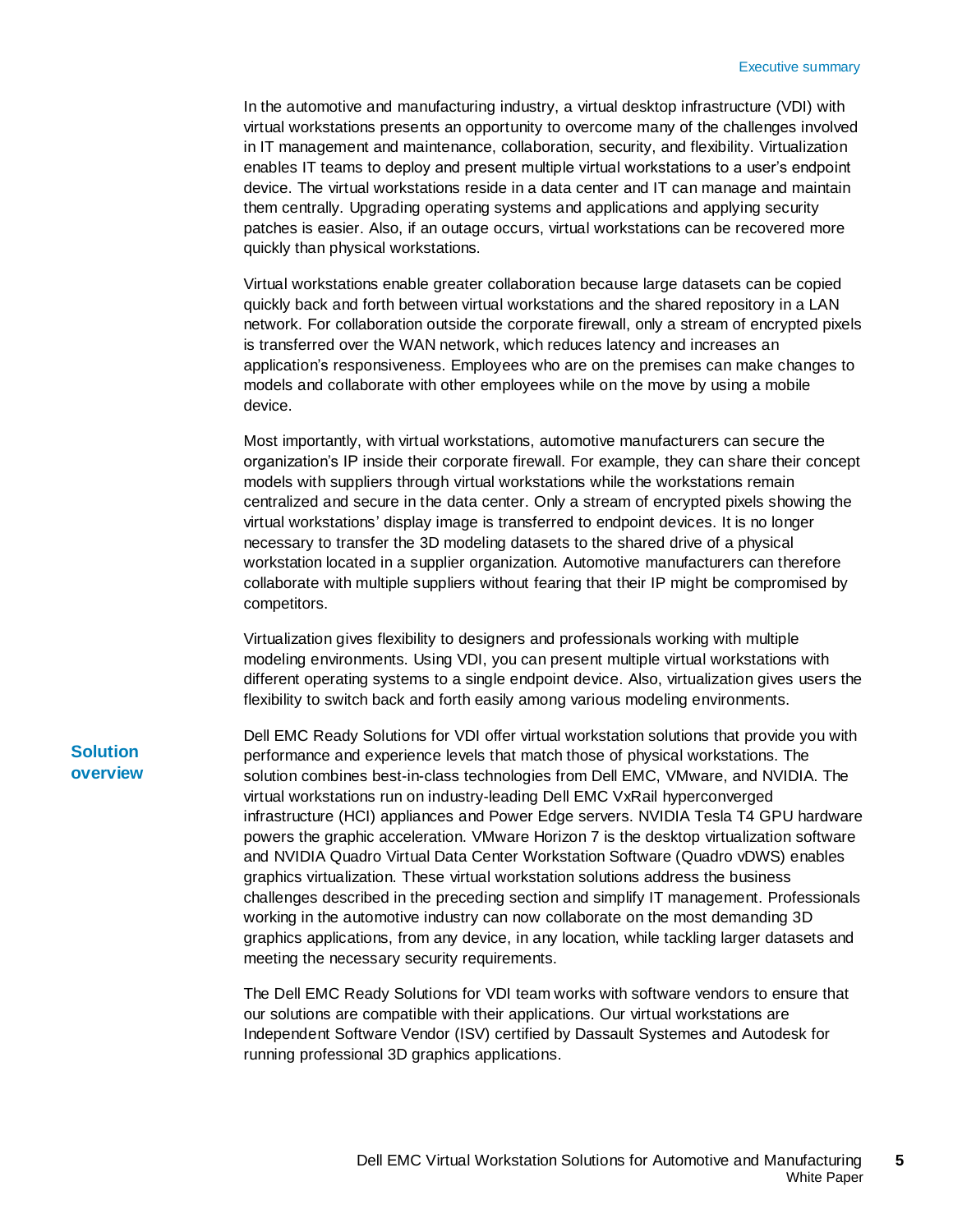#### Virtual workstation solutions from Dell EMC Ready Solutions for VDI provide multiple benefits that can overcome the challenges associated with physical workstations. The key benefits of using Dell EMC virtual workstation solutions in the automotive and manufacturing industry include: **Key benefits**

- **Centralized management**−Centralized management and faster provisioning of virtual workstations reduces the timeline of projects. IT can focus instead on things that are more important to the business while preventing and managing threats and vulnerabilities efficiently.
- **Easy maintenance**− Virtual workstations can be recovered more quickly if there is an outage when compared to a physical workstation. Management is simplified as your IT teams have less hardware to manage. Maintenance costs also go down. IT can on-board third party contractors or vendors with ease. Your IT team only needs to add vendor user accounts to the user group assigned for virtual workstations, there is no requirement to buy new workstation hardware or for distributed management.
- **Secure your IP—You can secure your IP within the perimeter of your** organization. Virtual workstations reside in the data center and only the encrypted pixel stream from their displays travel outside the data center perimeter. Automotive manufacturers can collaborate with stakeholders outside their organization while ensuring that their IP is protected in their data center.
- **Collaborate anywhere on any device—**Greater collaboration is achievable among globally dispersed teams because VDI allows access to virtual workstations from anywhere, on any device.
- **Ease of access—**You can efficiently work with large datasets, whether you are a global, mobile, or third-party user. For example, with physical workstations, teams need to send or copy large datasets over WAN networks, which can cause congestion in the network and delays in accessing applications. In contrast, virtual workstations reside in the data center along with the application servers and database. Copying large files over a high-speed LAN network does not take long. Only pixel streams from workstation displays are transmitted to end-point devices over the network.
- **Improved version control—**Centralized data eliminates the need to synchronize the distributed datasets . Syncing issues are reduced and everyone is working on the same up-to-date model.
- **Flexible workplace—**With the ability to work from any device, employees are no longer tethered to physical workstations. They can take their design with them wherever they go on a laptop, tablet, or mobile device.
- **Accelerate TTM—**With greater collaboration and ease of access to 3D applications, you can improve employee productivity, resulting in compressed design cycles and faster project delivery.
- **Disaster Recovery and High Availability (HA)—The virtual workstation solution** comes with vMotion capability so that you can migrate the workstation between hypervisors or hardware. This capability provides HA and organizations can perform maintenance on a workstation without affecting production hours.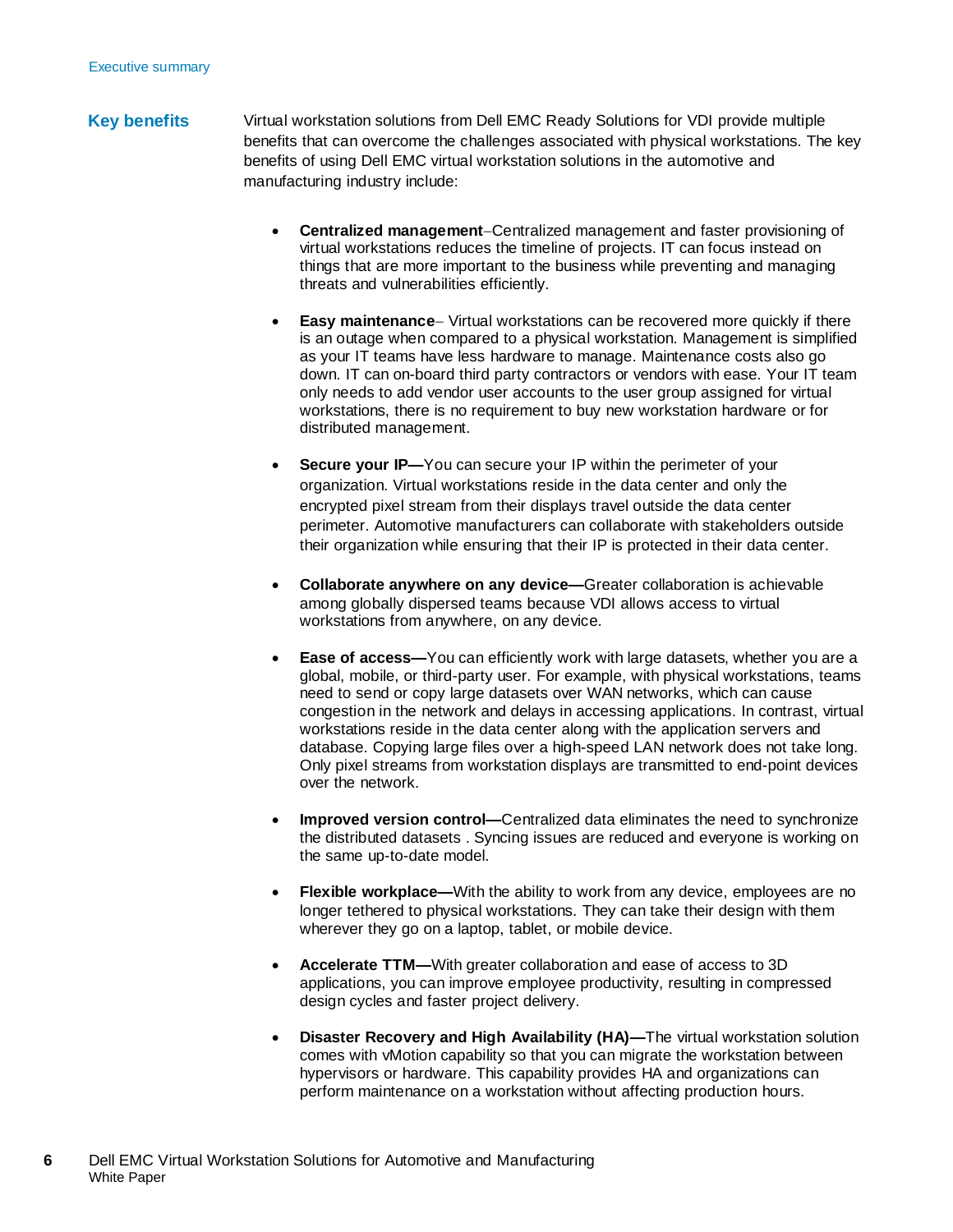- **Better monitoring and management—**NVIDIA Quadro vDWS comes with bestin-class management and monitoring features. You can define the desired user experience, predict the capacity requirements, and provision the workstations quickly without compromising productivity.
- This white paper introduces the design and configuration for virtual workstation solutions from Dell EMC Ready Solutions for VDI. The solution configurations that this document describes are intended for the 3D Computer-Aided Design (CAD) and Computer-Aided Engineering (CAE) applications that are used in the automotive and manufacturing industry. The document describes the benefits of using a Dell EMC virtual workstation for professional graphics workloads in these sectors and provides guidance for configuring VMware Horizon virtual workstations running on Dell EMC hardware. **Document purpose**
- This document is for decision-makers, managers, architects, developers, and technical administrators of IT environments in the automotive and manufacturing industry who want an understanding of Dell EMC virtual workstation solutions. Readers should have some knowledge of Dell EMC VxRail appliances, PowerEdge servers, VMware virtualization, and NVIDIA GPU technologies. **Audience**
- Dell EMC and the authors of this document welcome your feedback on the solution and the solution documentation. Email the [Dell EMC Ready Solutions for VDI team](mailto:EMC.Solution.Feedback@emc.com?subject=Feedback:%20Dell%20EMC%20Virtual%20Workstation%20Solutions%20for%20Automotive%20and%20Manufacturing%20White%20Paper%20(H18089)) with your comments. **We value your feedback**

**Authors:** Anand Johnson, Nicholas Busick

**Contributor:** Peter McCarthy

**Note**: For links to additional documentation for this solution, see the **Dell EMC Solutions** Info Hub [for VDI.](https://infohub.delltechnologies.com/t/solutions/vdi/)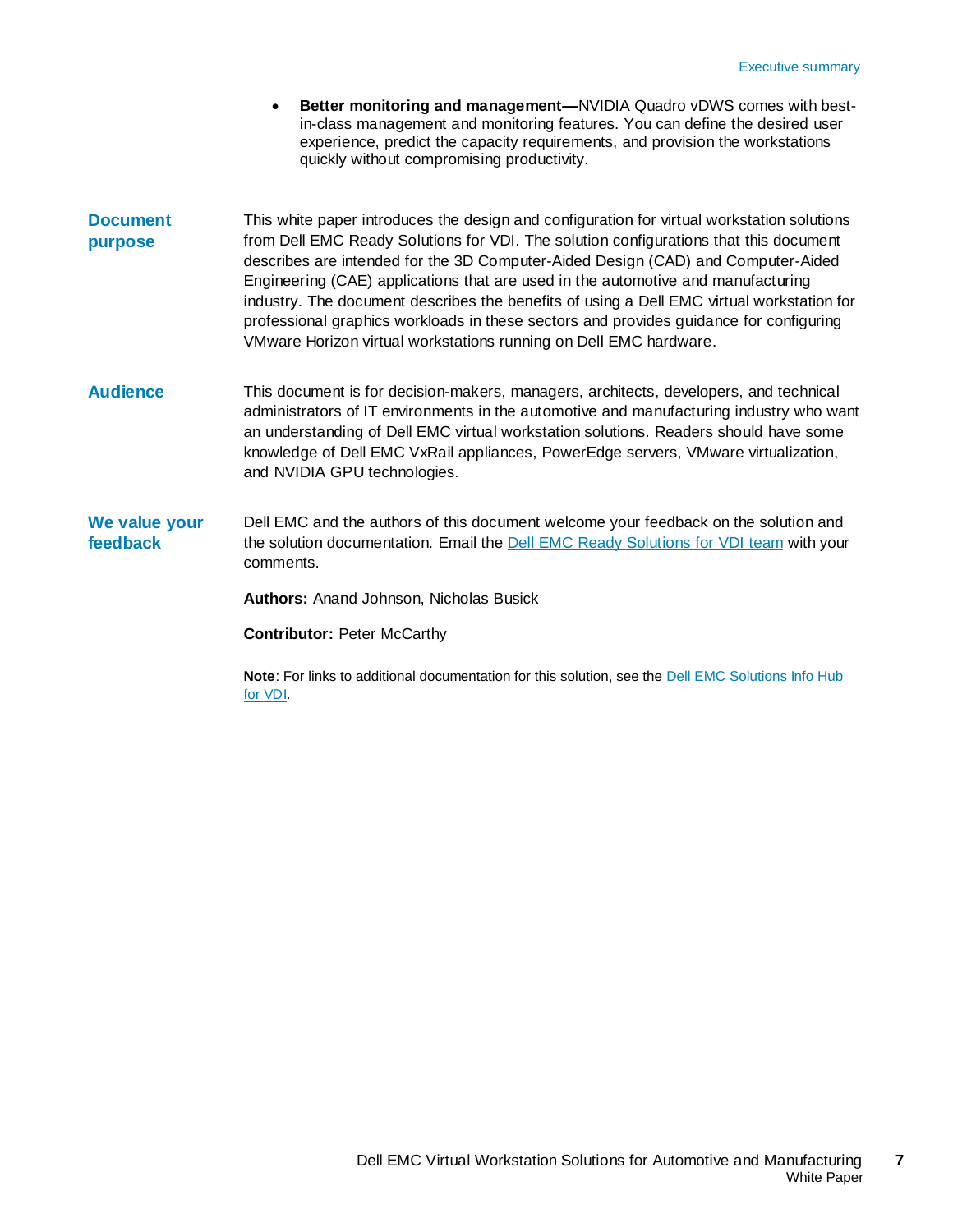## <span id="page-7-0"></span>**Technology overview**

This section describes the key hardware and software components in the solution. **Overview**

Dell EMC VxRail appliances utilize VMware vSAN technology, run on Dell EMC Power Edge servers, and are further enabled by Dell EMC management software. The VxRail applicances simplify IT operations and provides a highly scalable and agile VDI environment for running your virtual workstations. The VxRail hyperconverged infrastructure (HCI) appliance is an integrated, preconfigured, turn-key appliance that makes the deployment and configuration of virtual workstations easier and faster. The appliance is sustained as a single product and comes with automated life cycle management capabilities. Upgrades and patches are nondisruptive. **Dell EMC VxRail appliances**

> The VxRail V Series appliances are optimized for VDI workloads. They support GPU hardware configurations that are capable of running the graphics-intensive applications commonly used in the automotive and manufacturing industries. The models available in the V series are the VxRail V570 (hybrid) and the VxRail V570F (all-flash). The VxRail V570 is a 2U appliance with a broad range of configuration options. These appliances are based on PowerEdge R740xd rack servers.

Dell EMC PowerEdge servers provide uncompromising performance with scalable architecture, intelligent automation, and integrated security for your VDI workloads. They are also the foundation for VxRail appliances. **Dell EMC PowerEdge servers**

> The PowerEdge R740xd server is the platform of choice for VDI workloads. PowerEdge R740xd rack servers provide a 2U, two-socket platform that is ideal for virtual desktop workloads with GPU configurations. The R740xd server can accommodate two of the Intel Xeon family of scalable processors, each with up to 28 cores. These servers now ship with the latest Intel Xeon Scalable Processors, code-named Cascade Lake, providing exceptional performance and scalability. R740xd servers have up to 24 DIMMs and eight PCI Express (PCIe) 3.0 enabled expansion slots.

- The NVIDIA Tesla T4 is a universal GPU that serves a variety of workloads. The Tesla T4 is based on Turing architecture and comes with 2,560 CUDA cores and a 16 GB DDR6 memory. The Tesla T4 operates at 70 W, providing higher energy efficiency and lower operating costs than its predecessors. It has a single-slot PCIe form factor. You can configure up to six Tesla T4s in a single PowerEdge R740xd server. The Tesla T4 comes with an enhanced NVIDIA NVENC encoder that can provide higher compression and better image quality with H.264 and H.265 (HEVC) video codecs. The NVIDIA Tesla T4 NVENC encoder provides up to 25 percent bit rate savings for H.265 and up to 15 percent bit rate savings for H.264. **NVIDIA Tesla T4 GPU**
- NVIDIA Quadro vDWS delivers powerful virtual workstations from data centers to an endpoint device. The Quadro vDWS software provides easy access to 3D CAD and CAE applications in a VDI environment. The ease of accessing datasets enables greater collaboration among professionals in the automotive and manufacturing industry. From an **NVIDIA Quadro vDWS**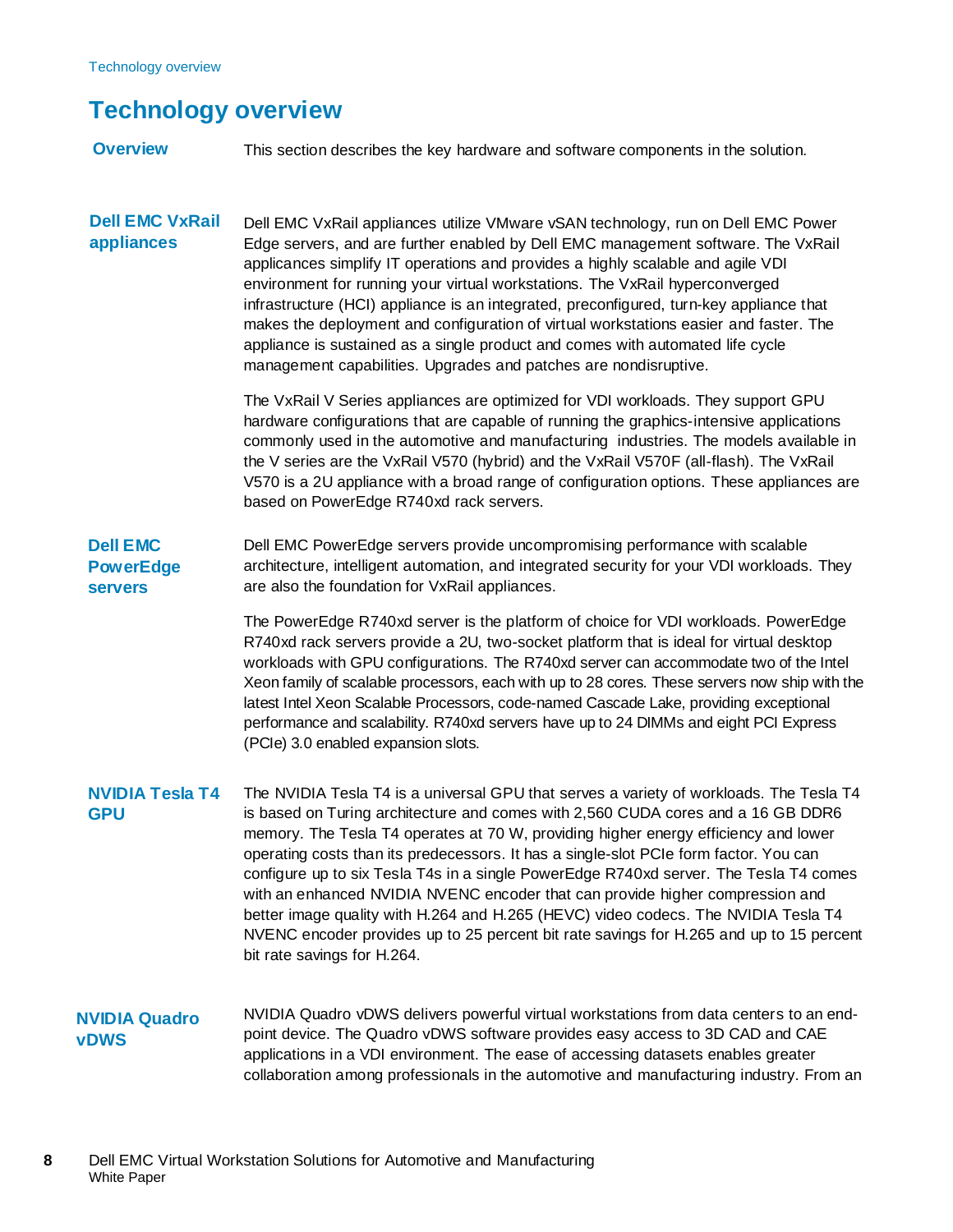IT standpoint, Quadro vDWS provides centralized management of virtual workstations and exceptional monitoring features.

NVIDIA vGPU software creates virtual GPUs that are mapped to underlying physical GPUs. These virtual GPUs are assigned to each virtual workstation. NVIDIA Quadro vDWS licenses enable the powerful Quadro graphics driver for professional 3D applications. The driver, which is installed on each virtual machine (VM), enables graphics commands from the VMs to pass to the GPU hardware. Quadro vDWS comes with multiple profile size options that cater for different use cases and varying graphics requirements. Select the correct GPU and vGPU profile (frame buffer) size for your professional graphics use cases.

Quadro vDWS supports applications with the highest resolution graphics and enables professionals to work with multiple 4K, 5K and 8K displays. Quadro vDWS software supports up to four 4K displays or two 8K displays, enabling professionals in the automotive and manufacturing industry to work on the details of graphics with ease.

#### **VMware Horizon 7**

VMware Horizon 7 provides the centralized management, agility, and simplicity that is required for your virtual desktop infrastructure. With Horizon 7, your workstations reside inside the data center premises, which makes the provisioning, maintenance, and recovery of virtual workstations easier. Horizon 7 with VMware Just-in-Time Management Platform (JMP) can provision and deliver virtual desktops and applications in a fast, flexible, and personalized manner. JMP uses Instant Clones for ultrafast provisioning of desktops, App Volumes for real-time application delivery, and Dynamic Environment Manager for contextual policy management to deliver an experience with the simplicity of non-persistent management.

When implementing VDI using Horizon 7, the IP of your organization is secure inside your data center premises. A lightweight Horizon 7 client is installed on the end-point devices that communicates with virtual workstations in the data center. The Horizon 7 client is compatible with most devices on the market. It provides flexibility for employees working from home, as well as contractors and partners working from any device anywhere, thus increasing collaboration and productivity.

For graphics accelerated VDI workloads, Dell EMC recommends using the Blast Extreme Display protocol, which provides an enhanced remote session experience for professional graphics applications, even in a low latency network. The Blast Extreme protocol supports the H.264 and H.265 codecs, which can encode the graphics content from a virtual workstation display. NVIDIA Tesla T4 GPUs come with an advanced NVENC encoder. This encoder can offload H.264 or H.265 encoding from server processors, providing lower latency and better performance for the professional graphics applications that are used in the automotive and manufacturing industry.

### **Dell Wyse thin clients**

The Dell Wyse 5070 extended thin client is a high-performance thin client with quad-core processors designed for secure and easy-to-manage virtual desktop environments. The device supports the ThinOS, ThinLinux, and Windows 10 IoT Enterprise operating systems and can run a professional 3D graphics application with up to four 4K monitors.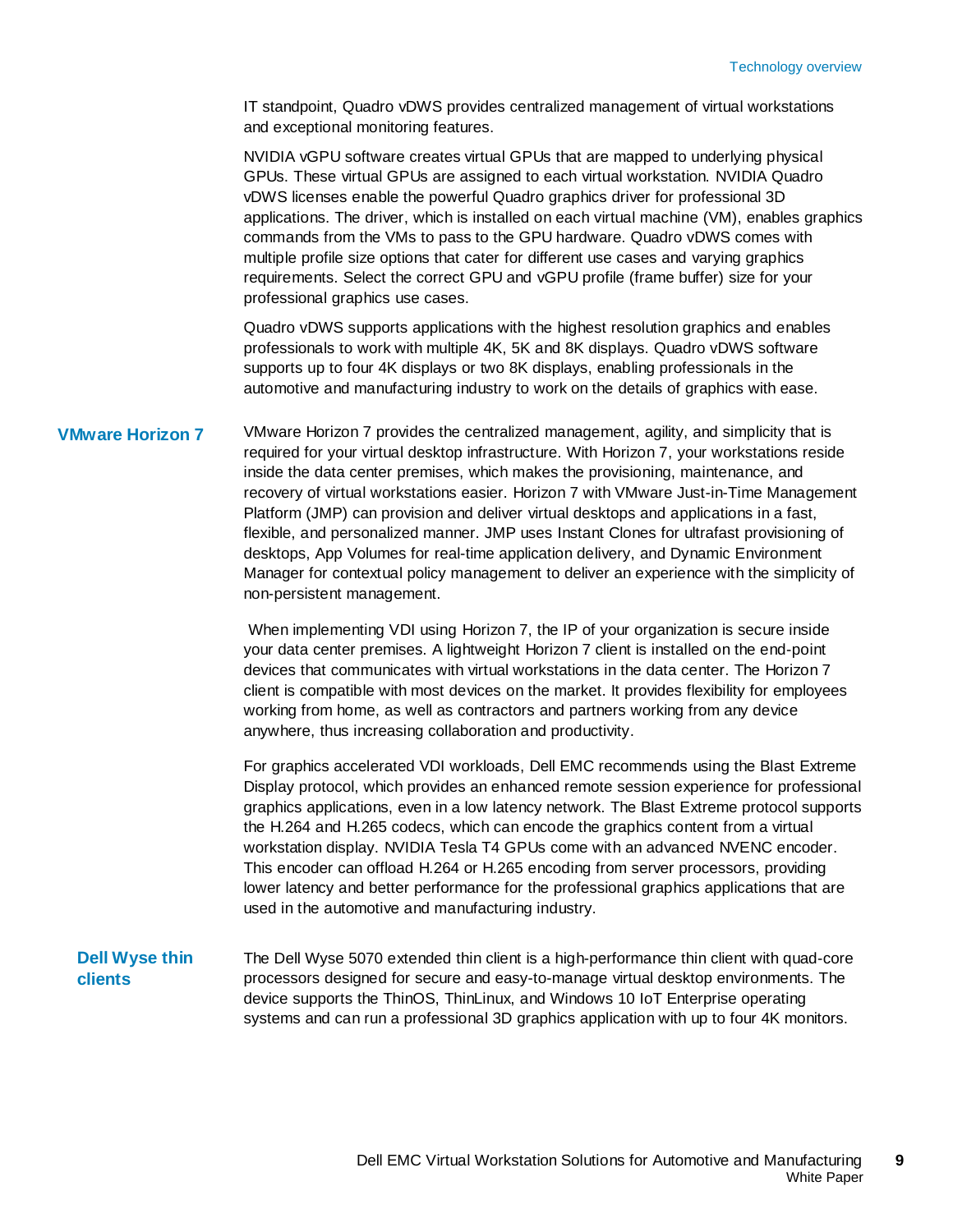## <span id="page-9-0"></span>**Solution configuration for virtual workstations on VxRail**

Dell EMC Ready Solutions for VDI offers Virtual Workstation solutions for running the professional graphics applications that are used in the automotive and manufacturing industry. The solution configuration based on the VxRail HCI platform is recommended for running professional graphics applications such as Autodesk (Revit, Inventor, 3DS Max and AutoCAD) and Dassault Systèmes (Catia and Solidworks).

The compute layer consists of VxRail V570F appliances. These are VDI-optimized and offer the highest processor speeds and graphics capability. The storage layer is powered by VMware vSAN software-defined storage technology. The network layer consists of Dell EMC PowerSwitch S5248 (25GbE ToR switches). Virtual workstations run on a VMware ESXi hypervisor. VMware Horizon 7 is the virtual desktop brokering software. NVIDIA Quadro vDWS virtualizes the GPU hardware to provide virtual GPUs for each virtualworkstation.

For more information, see the *[VMware Horizon VDI solution on Dell EMC VxRail Design](https://infohub.delltechnologies.com/t/solutions/vdi-design-guide-vmware-horizon-on-vxrail-and-vsan-ready-nodes-1/)  [Guide](https://infohub.delltechnologies.com/t/solutions/vdi-design-guide-vmware-horizon-on-vxrail-and-vsan-ready-nodes-1/)*.

The following figure shows an overview of the solution architecture of the virtual workstation environment on a VxRail platform: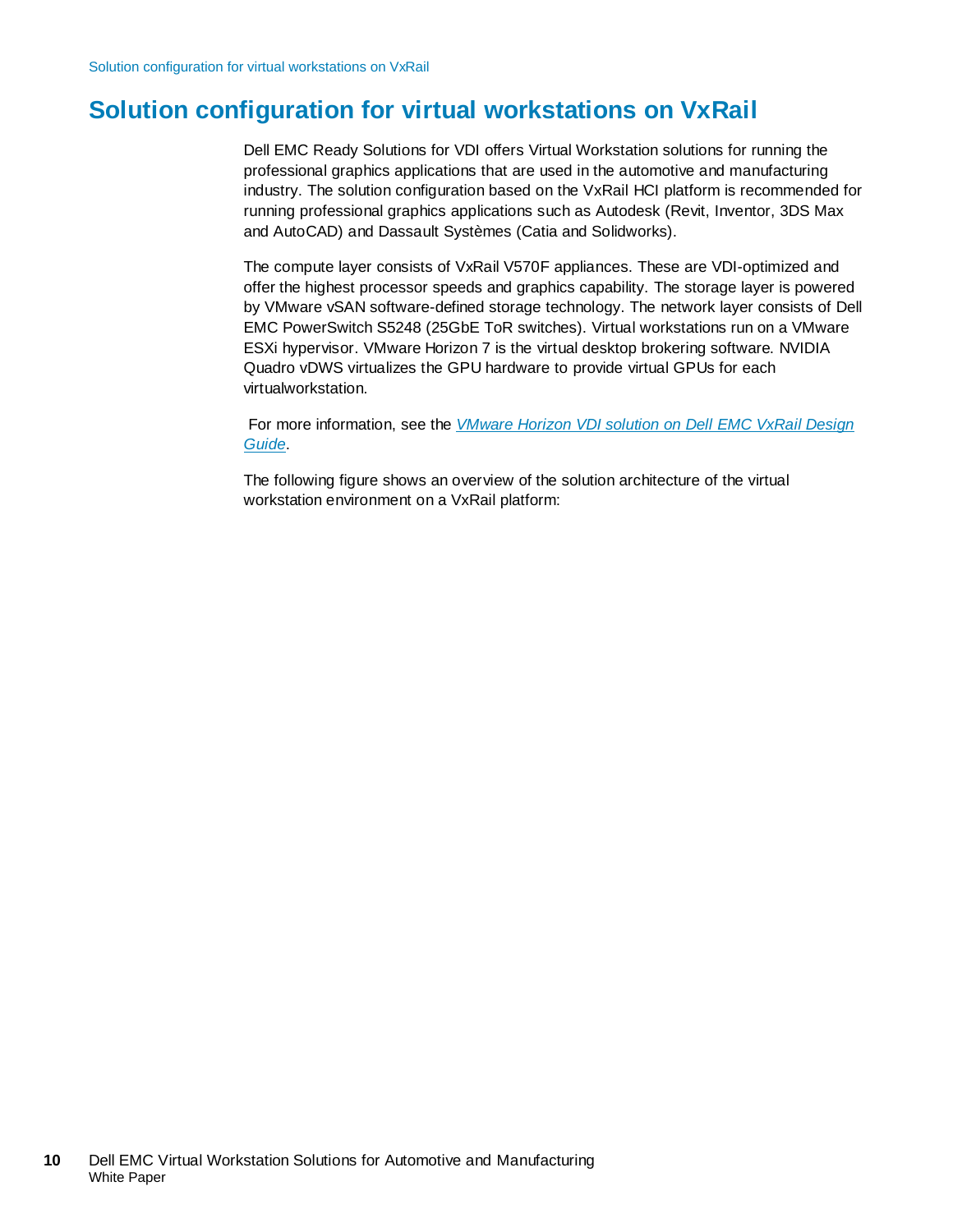



The following table shows the hardware configuration that Dell EMC recommends for the virtual workstation solution on the VxRail platform:

<span id="page-10-0"></span>**Table 1. Hardware configuration**

| Component  | Configuration            |
|------------|--------------------------|
| <b>CPU</b> | 2 x Intel Xeon Gold 6254 |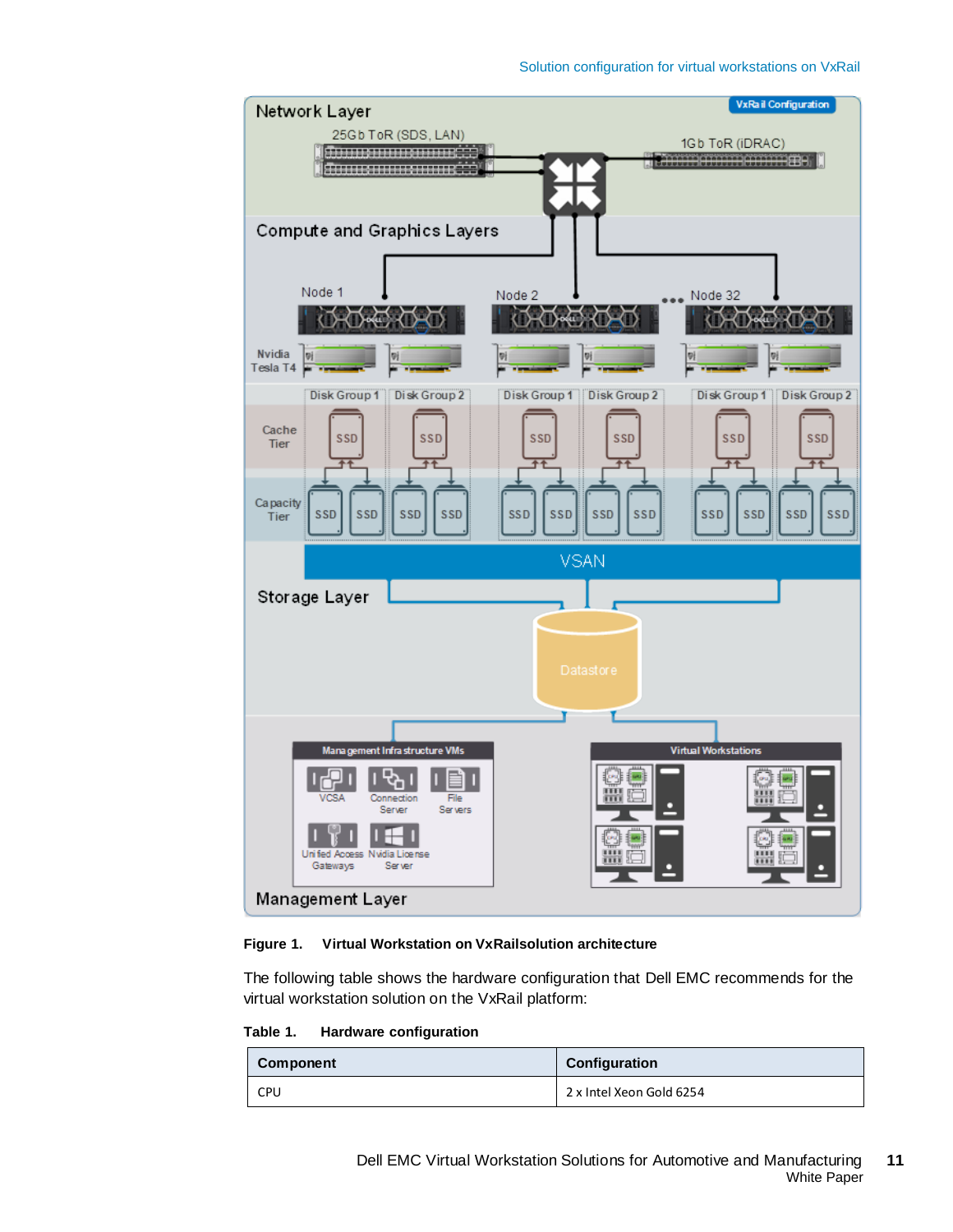| <b>Component</b>   | Configuration                           |
|--------------------|-----------------------------------------|
| Memory             | 384 GB (12x 32 GB) @ 2933MT             |
| Storage Adapter    | <b>HBA 330</b>                          |
| <b>Network</b>     | 25 GbE                                  |
| <b>Boot Device</b> | BOSS + M.2 SATA SSDs                    |
| Cache Tier         | 800 GB WI SAS SSD                       |
| Capacity Tier      | 1.92 or 3.84 3.84 TB RI SAS or SATA SSD |
| <b>GPU</b>         | 6 x Tesla T4 GPU                        |

[Table 2](#page-11-0) shows the virtual workstation VM configuration that Dell EMC recommends for the solution. This configuration is only applicable to the hardware configuration shown in [Table 1.](#page-10-0) The [Table 2](#page-11-0) configurations assume a fixed memory per node of 384 GB, but you can change the memory to a higher or lower value based on the datasets that the application uses. The operating system used by the VMs is Windows 10, version 1803. The screen resolution is 1080p.

Frame buffer or vGPU profile size is one of the major factors to consider when you do the sizing of virtual workstations. Choosing a vGPU profile for the user depends on the type of workflow and the size of the model that they work with. Users with more advanced graphics requirements and larger datasets require a larger frame buffer. For these users, assign a larger vGPU profile that can cater to the frame buffer requirement of the application. To understand the frame buffer requirement, perform appropriate tests in the pilot phase with tools such as GPU Profiler We recommend that you size the vGPU profiles based on the application that uses the largest frame buffer. If an application's utilization of the frame buffer nears 100 percent, assign the next profile size to that user.

You can configure an VxRail V570F appliance with up to six NVIDIA Tesla T4 GPUs, providing 96 GB of frame buffer per node. With a vGPU profile size of 4 GB, you can have 24 concurrent users running per VxRail node. If you opt for the highest available profile size of 16 GB, you can accommodate a maximum of six concurrent users per VxRail node, as shown in the following table:

| Users per node | <b>vCPU</b> | <b>Memory</b> | <b>vGPU Profile</b> | <b>Virtual Disk</b> |
|----------------|-------------|---------------|---------------------|---------------------|
| 24             | 4           | 12            | T4-40               | $>250$ GB           |
| 12             | 6           | 24            | T4-80               | $>250$ GB           |
| 6              | 12          | 48            | T4-16Q              | $>250$ GB           |

<span id="page-11-0"></span>**Table 2. Virtual workstation VM configuration**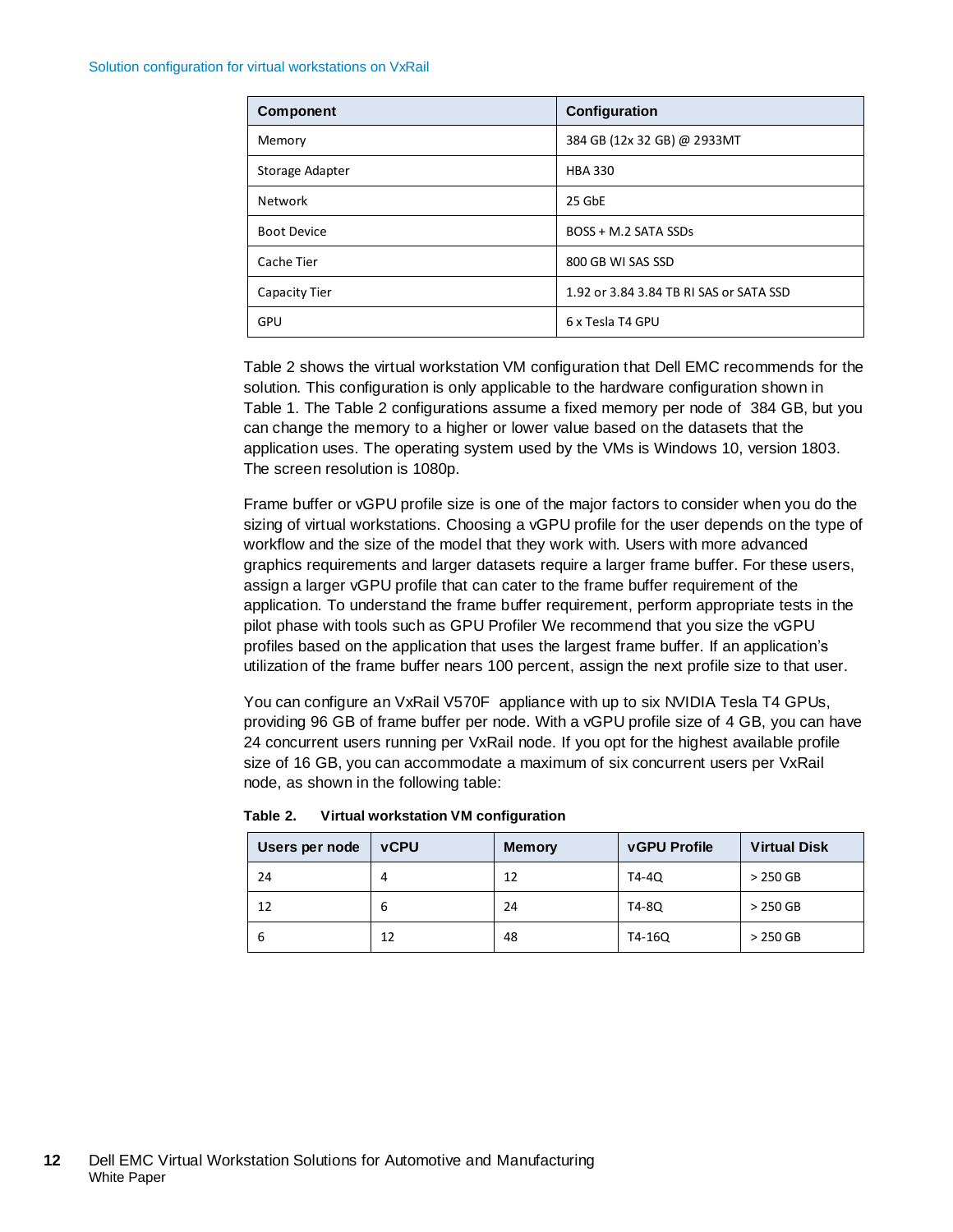## <span id="page-12-0"></span>**Solution configuration for virtual workstations on PowerEdge Server and XtremIO X2 storage**

Dell EMC Ready Solutions for VDI offers virtual workstation solutions on the PowerEdge server and XtremIO X2 storage hardware. The solution configuration that this section describes is recommended for running professional graphics applications including Autodesk and Dassault Systèmes.

The following figure shows an overview of the solution architecture of the virtual workstation environment. The compute layers consist of PowerEdge R740xd servers that can host up to six NVIDIA Tesla T4 GPUs. The storage layer is XtremIO X2 storage, which you can configure with up to four bricks per cluster. The network layer consists of Dell EMC PowerSwitch S5248—25 GbE ToR switches. Virtual workstations run on a VMware ESXi hypervisor. VMware Horizon 7 is the virtual desktop brokering software. NVIDIA Quadro vDWS software virtualizes the GPU hardware to provide virtual GPUs for each workstation.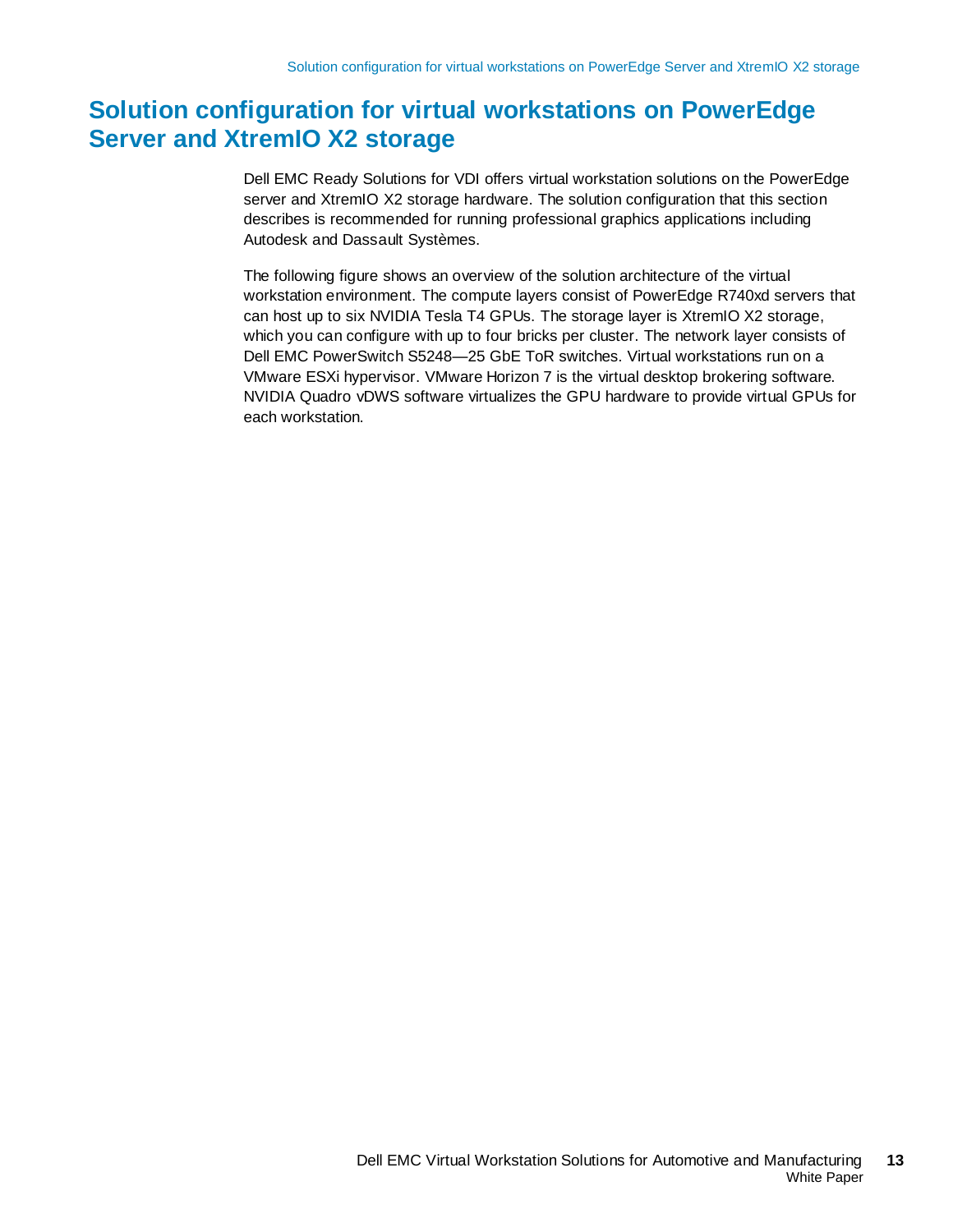

#### **Figure 2. Solution architecture: Virtual workstations on PowerEdge servers and XtremIO X2 storage**

The following table shows the recommended hardware configuration for a Dell EMC virtual workstation with PowerEdge servers and XtremIO X2 storage:

<span id="page-13-0"></span>

| Hardware configuration<br>Table 3. |  |
|------------------------------------|--|
|------------------------------------|--|

| <b>Component</b> | Configuraton                |
|------------------|-----------------------------|
| Platform         | PowerEdge R740xd            |
| <b>CPU</b>       | 2 x Intel Xeon Gold 6254    |
| Memory           | 384 GB (12x 32 GB) @ 2933MT |
| Storage Adapter  | Fiber Channel HBA           |
| <b>Network</b>   | 25 GbE                      |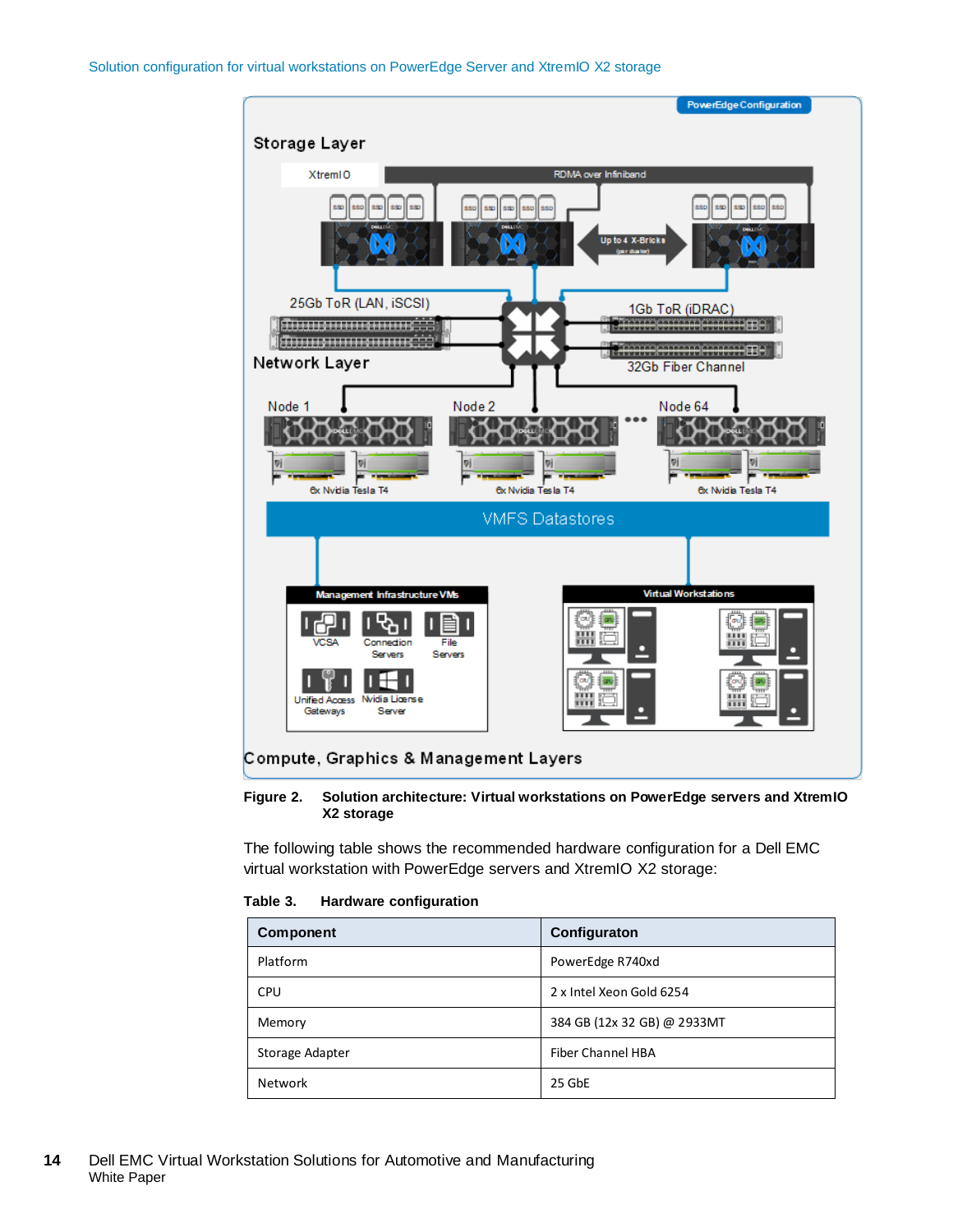| Component   | Configuraton         |
|-------------|----------------------|
| <b>Boot</b> | BOSS + M.2 SATA SSDs |
| <b>GPU</b>  | 6 x Tesla T4 GPU     |
| Storage     | XtremIO X2           |

The following table shows the virtual workstation VM configuration that Dell EMC recommends for the solution. This configuration is only applicable to the hardware configuration shown i[n Table 3.](#page-13-0) The configurations shown assume a fixed 384 GB of memory per node, but you can change the memory to a higher or lower value based on the dataset that the application uses. The operating system of the VMs is Windows 10, version 1803, with a screen resolution of 1080p.

**Table 4. Virtual workstation VM configuration**

| Users per node | <b>vCPU</b> | <b>Memory</b> | <b>vGPU Profile</b> | <b>Virtual Disk</b> |
|----------------|-------------|---------------|---------------------|---------------------|
| 24             | 4           | 12            | T4-40               | $>250$ GB           |
| 12             | 6           | 24            | T4-80               | $>250$ GB           |
| b              | 12          | 48            | T4-16Q              | $>250$ GB           |

## <span id="page-14-0"></span>**Configuration for VMware Horizon virtual workstations on Dell EMC hardware**

The Dell EMC Ready Solutions for VDI team recommends that you consider the following factors when configuring a VMware Horizon virtual workstation on Dell EMC hardware.

#### On the R740xd host: **Physical host**

**configuration** 

1. Set the BIOS System Profile to Performance.

- 2. If the ambient temperature is not cool enough, consider changing the **iDRAC Thermal Profile** to **Maximum Performance**. This configuration reduces the probability of thermal throttling of the CPU and GPUs. For more information, see *[the Integrated Dell Remote Access Controller 9 Version 3.15.15.15 User's Guide](https://www.dell.com/support/manuals/us/en/04/idrac9-lifecycle-controller-v3.1-series/idrac_3.15.15.15_ug/modifying-thermal-settings-using-idrac-web-interface?guid=guid-72820d08-64a9-478a-b19b-e53f6c9a5b60&lang=en-us)*.
- 3. Size the virtual CPUs of the workstation VMs within the NUMA node boundaries of the physical processors. For more information, se[e Virtual Machine vCPU and](https://blogs.vmware.com/performance/2017/03/virtual-machine-vcpu-and-vnuma-rightsizing-rules-of-thumb.html)  [vNUMA Rightsizing –](https://blogs.vmware.com/performance/2017/03/virtual-machine-vcpu-and-vnuma-rightsizing-rules-of-thumb.html) Rules of Thumb.
- 4. Choose and set the appropriate GPU scheduler for your workload and use case. The following section shows the available GPU scheduler options are given below.
	- Best Effort (Default)
	- Equal Share
	- **Fixed Share**

For more information, see [Nvidia's virtual GPU software documentation.](https://docs.nvidia.com/grid/9.0/grid-vgpu-user-guide/index.html#changing-vgpu-scheduling-policy)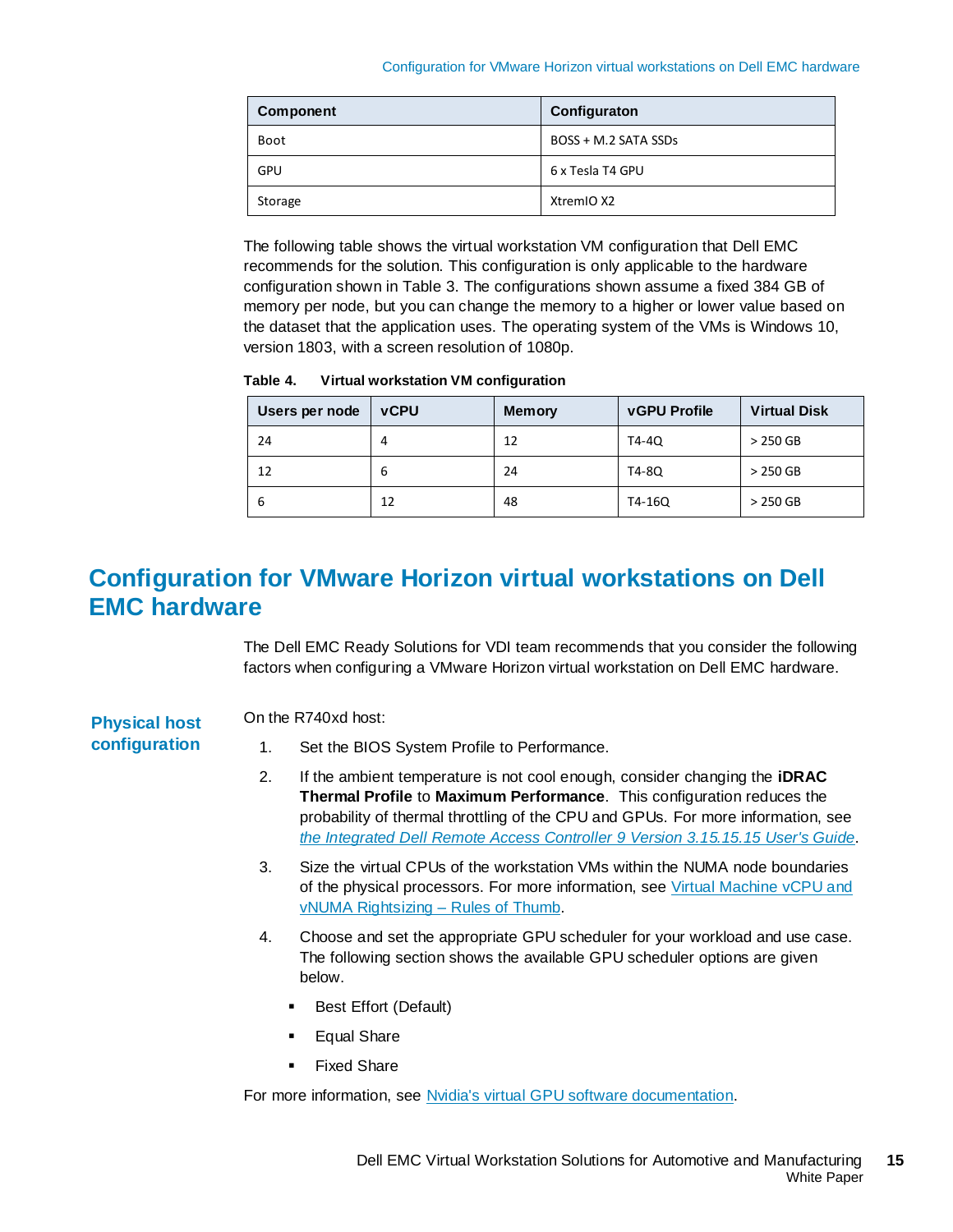#### On the workstation VM: **Workstation VM**

### **configuration**

- 1. Set the VMware Horizon Blast **Max Frame Rate** to **60** using the registry key or GPO. For more information, see [VMware Blast Policy Settings.](https://docs.vmware.com/en/VMware-Horizon-7/7.9/horizon-remote-desktop-features/GUID-220442CF-EA01-470E-A381-1BED9BC0B81C.html)
- 2. Using the **VMware Horizon Performance Tracker** in the Virtual Workstation VM, ensure that the Protocol is **Blast** and the Encoder Name is **NVIDIA NvEnc H264**, as shown in the following figure. The recommended protocol for running graphics workloads in a VMware Horizon environment is **Blast Extreme**. The following figure shows the VMware Horizon Performance Tracker settings:

| VMware Horizon Performance Tracker           |                                |                              | п<br>×       |                         |
|----------------------------------------------|--------------------------------|------------------------------|--------------|-------------------------|
| At a Glance Session Properties               |                                |                              |              |                         |
| Machine Name W10-AD2020-01<br>Protocol Blast |                                |                              |              | ₩M<br>Ħ                 |
| Network                                      |                                |                              |              |                         |
| Estimated Bandwidth 32 Mbps                  |                                | Round Trip 24 ms             |              |                         |
| Transport                                    |                                |                              |              |                         |
| Client to Remote Session TCP                 |                                | Remote Session to Client TCP |              |                         |
| Connection Server TCP                        |                                |                              |              |                         |
| Encoder                                      |                                |                              |              |                         |
|                                              | Encoder Name NVIDIA NvEnc H264 |                              |              | Bandwidth Used 3.1 Mbps |
| Frames/Sec 5                                 |                                |                              | Audio On Yes |                         |
| Audio Started Yes                            |                                |                              |              |                         |
| CPU                                          |                                |                              |              |                         |
| Encoder CPU 0.55%                            |                                | System CPU 2.02%             |              |                         |
|                                              |                                |                              |              |                         |

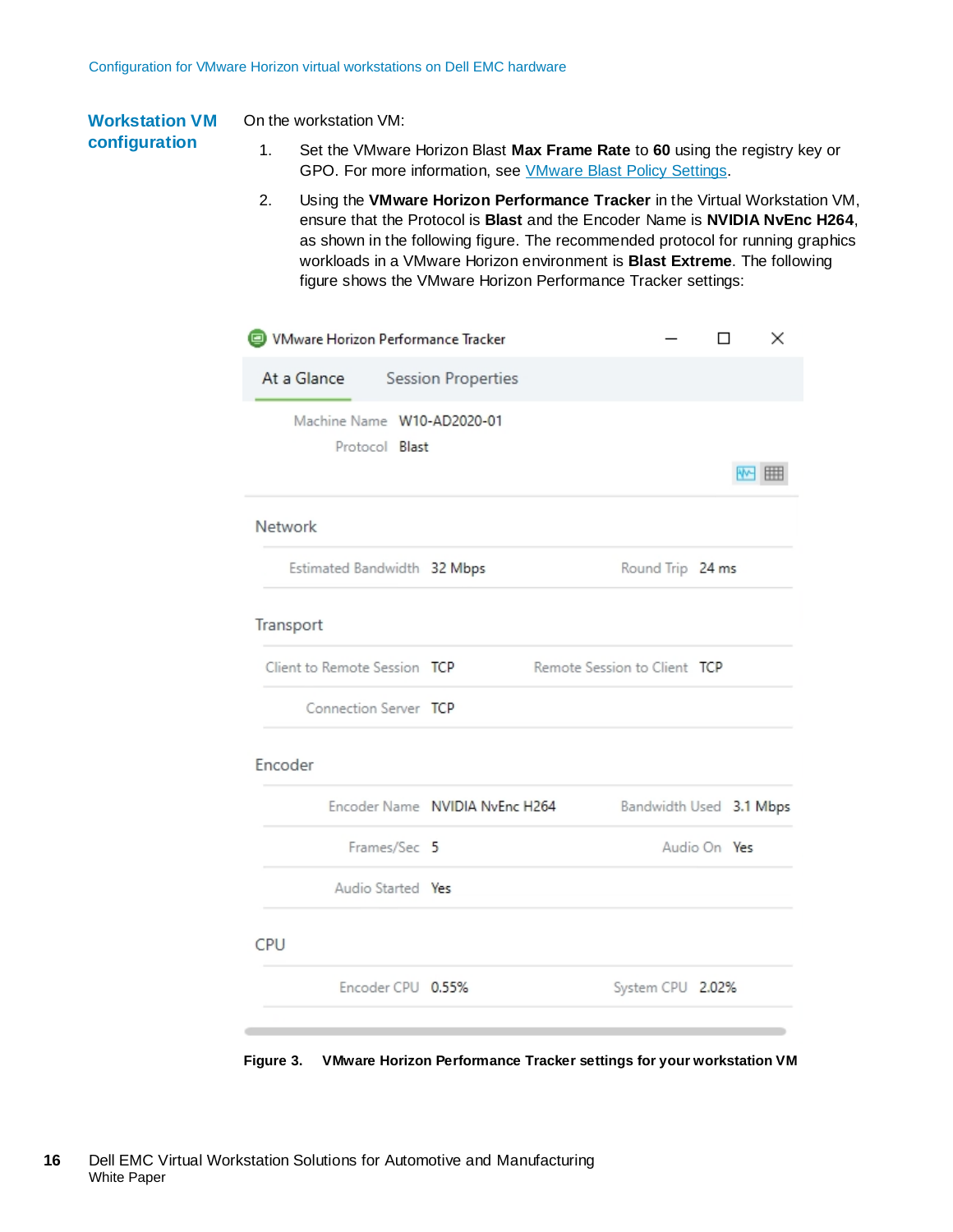- 3. Ensure that the monitor refresh rate is set to 60 Hz in the NVIDIA Control Panel within the Virtual Workstation VM.
- 4. In the NVIDIA Control Panel, consider using the **Dassault Systemes – V5 3D Experience** Global Preset when running the Catia application, as shown in the following figure:



**Figure 4. NVIDIA Control Panel settings for your workstation VM**

**Client device configuration** 

Use the latest version of the VMware Horizon Client. At the time of publication of this white paper, the latest version was 5.2.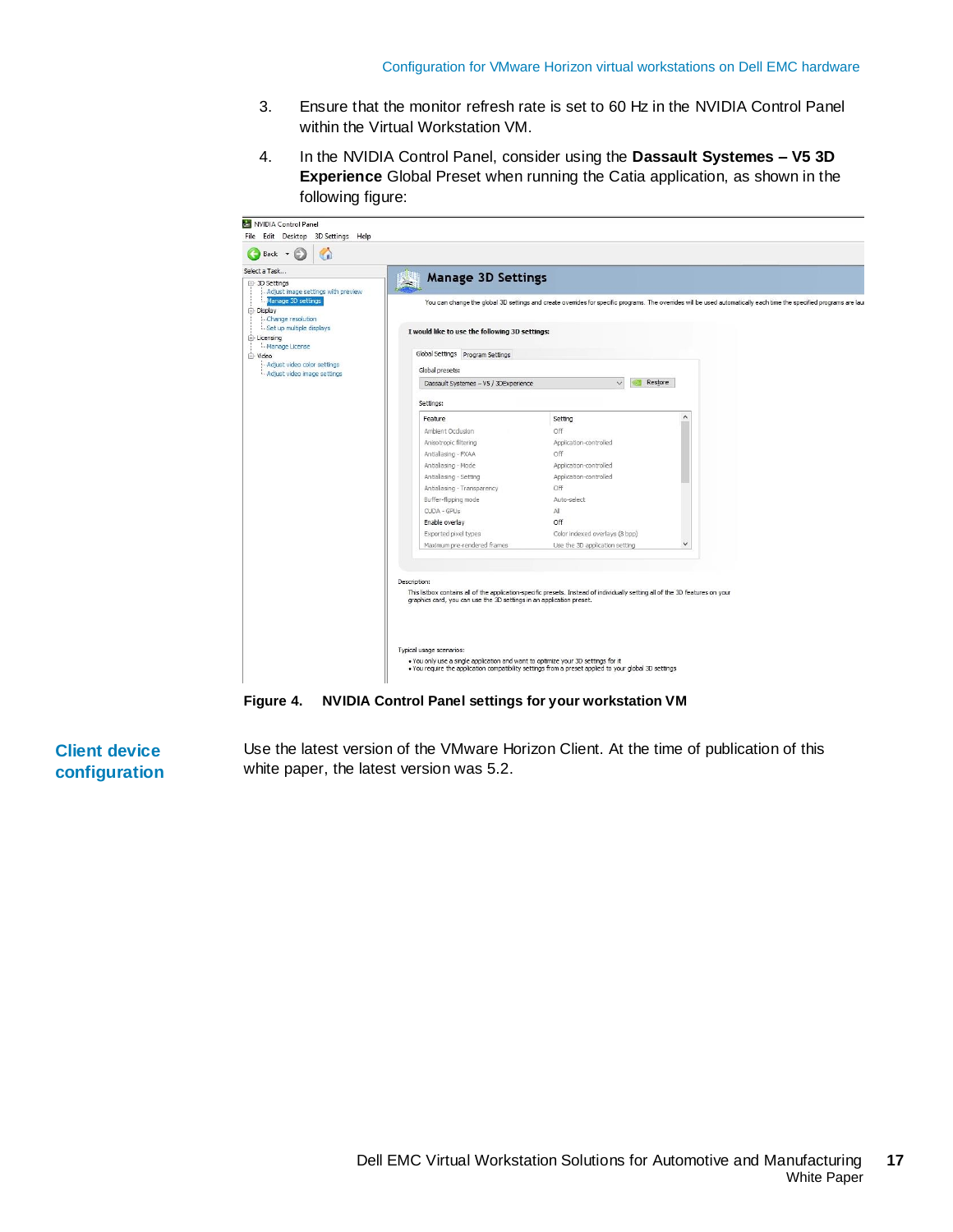## <span id="page-17-0"></span>**Conclusion**

The virtual workstation solutions from Dell EMC Ready Solutions for VDI accelerated by NVIDIA Tesla T4 GPUs and NVIDIA Quadro vDWS software offer an excellent platform to run the professional graphics applications that are used in the automotive and manufacturing industry. These virtual workstations provide an experience that is on a par with physical workstations. The solution simplifies the provisioning and management of virtual workstations and your IT teams can instead focus on innovation. Creative and technical professionals get a high-quality interactive graphics platform that fosters collaboration and provides flexibility. The virtual workstations are secure and your organization's IP is not compromised.

We provide virtual workstation configurations that are ISV certified so that you get a predictable performance level from our solutions. The Dell EMC Ready Solutions for VDI team provide a starting configuration for virtual workstations that are certified by Dassault Systèmes and Autodesk. The solution configurations in this white paper show the best way to integrate a Dell EMC hardware platform with NVIDIA Tesla T4 GPUs and virtual workstations powered by Quadro vDWS.

The Dell EMC Ready Solutions for VDI team recommends the solution configuration in this white paper for running the professional graphics applications that are typically used in the automotive and manufacturing industry. However, we recommend that you perform pilot tests to right-size the virtual workstation environment according to your application requirements.